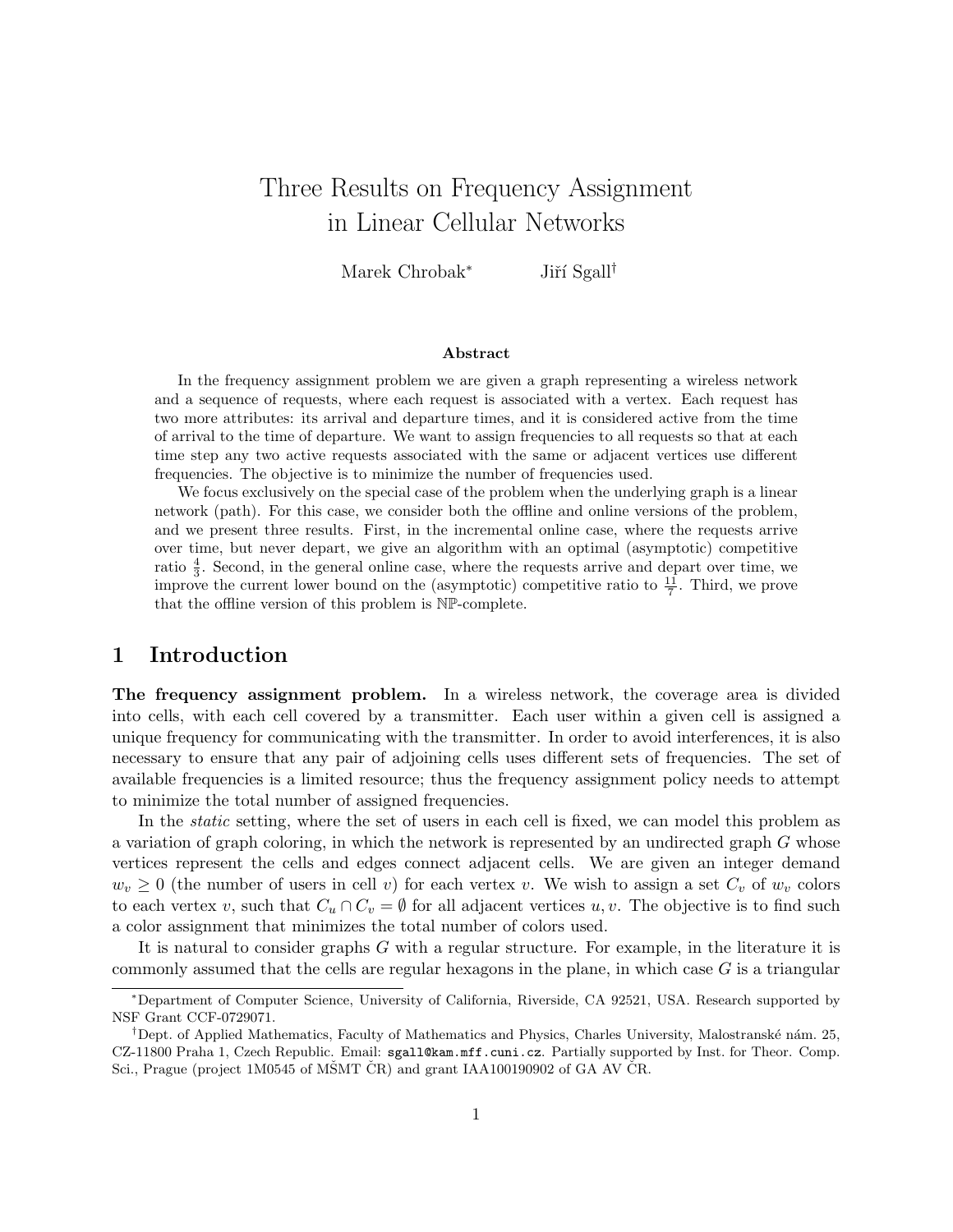grid graph (see, for example,  $[6, 9, 2, 4]$ , or the surveys in  $[8, 1]$ ). As shown by McDiarmid and Reed [6] the static frequency assignment problem for such graphs is  $N\mathbb{P}$ -hard. They also gave a polynomial-time  $\frac{4}{3}$ -approximation algorithm for this version. Another  $\frac{4}{3}$ -approximation algorithm was designed independently by Narayanan and Shende [9].

Dynamic setting. Of course, in practice, the set of users in each cell is dynamic, as the users arrive and leave over time. Thus it is natural to study the frequency assignment in the dynamic setting. Here, each frequency request (user) has three attributes: a vertex  $v$  where the request is issued, the arrival time and the departure time. The request is active between its arrival and departure times. We need to assign frequencies to all requests in such a way that at each time step, frequencies assigned to active requests at the same or adjacent vertices are different. The objective is to minimize the total number of frequencies used.

Online algorithms. For the dynamic setting described above, online algorithms are of particular significance, since in realistic applications users' arrivals and departures are unknown and unpredictable. In the online scenario, the arrival and departure events come over time, and the online algorithm has to react immediately; once a frequency is assigned to a request, it cannot be changed.

For an online frequency assignment algorithm  $\mathcal{A}$ , let  $\mathcal{A}(I)$  be the number of frequencies used by A on an instance I, and let  $opt(I)$  be the minimum number of frequencies required for I. We define A to be R-competitive, if there exists a constant B independent of I such that  $A(I) \leq R \cdot opt(I) + B$ . When  $B = 0$ , we say that the ratio R is *absolute*; otherwise, if we need to distinguish the cases, we say that the ratio  $R$  is *asymptotic*. In this paper, we study the asymptotic competitive ratio.

In the *incremental* version of this problem, it is assumed that requests, once issued, last forever. This version corresponds to the static version of the offline problem, and it has been intensely studied. Chan et al. [2] derive some bounds on the asymptotic competitive ratio for hexagonal-cell graphs, proving that the optimal ratio is between 1.5 and 1.9126. For the absolute ratio, they give a tight bound of 2. More generally, for  $\xi$ -colorable graphs, they show an upper bound of  $(\xi + 1)/2$ .

Again, special classes of graphs can be studied. One natural and simple case, and the focus of our study, is that of a linear network  $(path)$ , where the vertices are represented by integer points on the real line and two vertices are adjacent if they are at distance 1. For this case, it is known that the asymptotic competitive ratio is between  $\frac{4}{3} \approx 1.333$  and  $\frac{1}{2}(5 - \sqrt{5}) \approx 1.382$ , while the optimal absolute ratio is equal to 1.5, see [3].

In the general version of the online problem departures are allowed, as in the dynamic version of the offline problem. For the problem on the path, Chan *et al.* [3] proved that the asymptotic competitive ratio is between  $\frac{14}{9} \approx 1.556$  and  $\frac{5}{3} \approx 1.667$ , while the absolute competitive ratio is 1.5. Both upper bounds are achieved by a simple greedy strategy which always assigns the smallest frequency that can be used at that time.

Our contribution. We first consider the incremental case of the online problem on the path. We give an online algorithm with the asymptotic competitive ratio equal  $\frac{4}{3}$ , thus matching the lower bound and improving the upper bound of 1.382, both given in [3]. The idea of our algorithm is to spread the requests at each vertex evenly between four mutually overlapping sets of vertices, such that within each set we can allocate frequencies optimally with respect to this set. As each vertex belongs to three sets, the ratio  $\frac{4}{3}$  will follow. The algorithm is very simple and 1-local, in the sense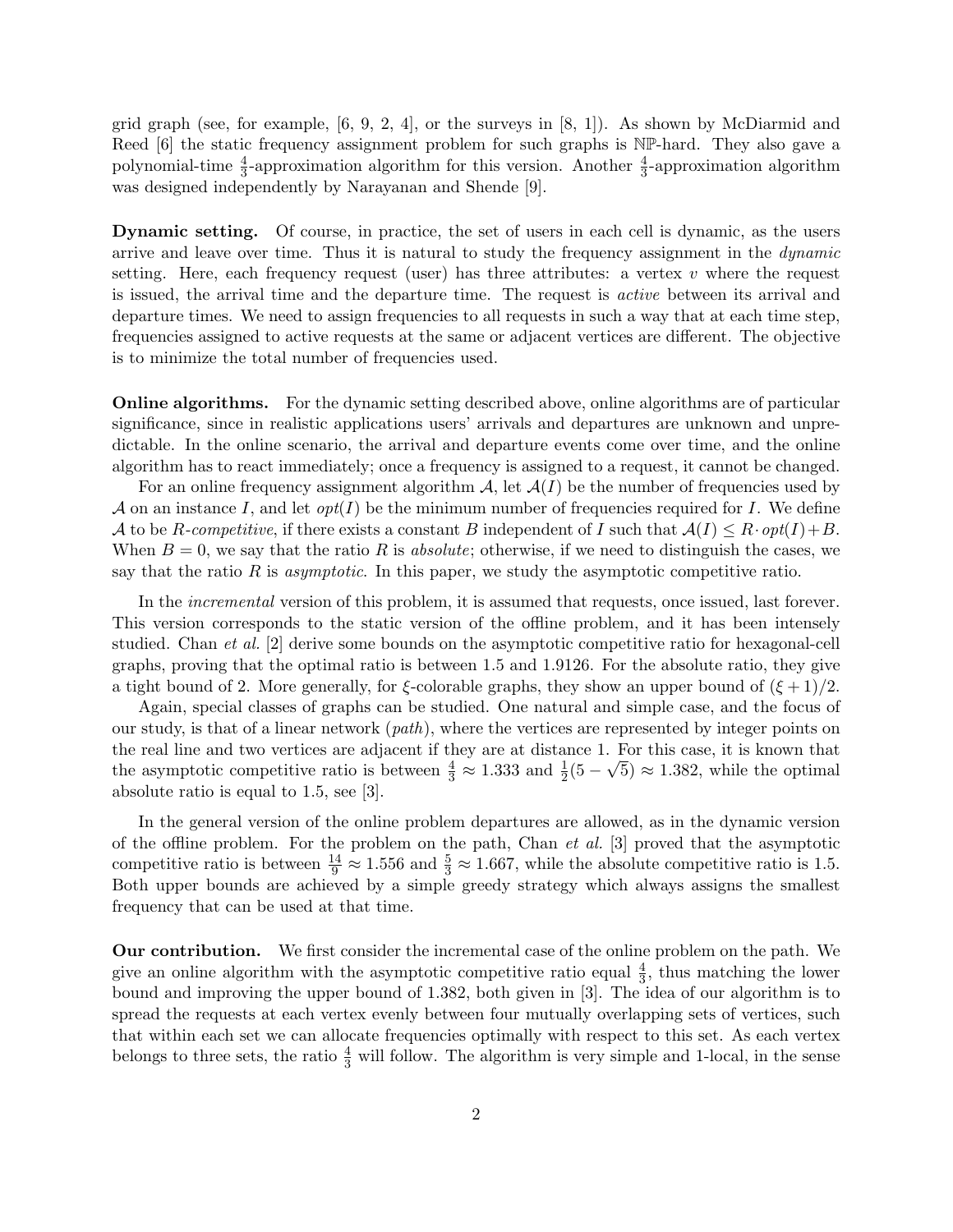that the choice of each allocated frequency depends only on the frequencies used currently at the given vertex and its neighbors [4].

Next, we consider the general online case, where departures are allowed. For this case we prove a lower bound of  $\frac{11}{7} \approx 1.571$ , improving the currently best bound of  $\frac{14}{9} \approx 1.556$  in [3]. Table 1 summarizes the known bounds for online algorithms for the path.

| Case        | incremental |                     | with departures     |                      |
|-------------|-------------|---------------------|---------------------|----------------------|
| Ratio       | absolute    | asymptotic          | absolute            | asymptotic           |
| lower bound | 1.5         | $4/3 \approx 1.333$ | $5/3 \approx 1.667$ | $11/7 \approx 1.571$ |
| upper bound | 1.5         | $4/3 \approx 1.333$ | $5/3 \approx 1.667$ | $5/3 \approx 1.667$  |

Table 1: Competitive ratios for the case of a path. Bounds from this paper are in boldface; all other bounds are from [3].

In the incremental case (on the path), it is easy to determine the value of the optimum: It is simply equal to the maximum number of frequencies on two adjacent vertices. This turns out to be false when departures are allowed. Our third result is that computing this optimum is NP-hard. This proof uses a reduction from 3-coloring of planar graphs, and it shows that even deciding if three frequencies are sufficient is hard. Thus also achieving a better absolute approximation ratio than  $\frac{4}{3}$  is NP-hard. This result complements the NP-hardness result in [6] and the offline upper bounds in [6, 9]. It also indicates that establishing the optimal competitive ratio for this case is likely to be more challenging, since it implies that there is probably no simple way to keep track of the optimum solution.

Broader context. The linear topology is of course of only limited practical significance. In fact, even the common model of hexagonal cells is only a convenient approximation; in reality the cells have rather complex geometrical shapes (see [7], for example). Nevertheless, further progress on more complex topologies is not likely without a complete understanding of frequency allocation in linear networks.

It is also worth pointing out at this point that the frequency allocation model we study is only one of many; in fact the frequency allocation problem in various scenarios has been studied since 1960's. We refer the reader to the surveys by Murthy *et al.* [8] and Aardal *et al.* [1] and book by Mishra [7] for information on other variants of frequency allocation.

#### 2 Preliminaries

We identify vertices of the path with integers,  $v = \ldots, -2, -1, 0, 1, \ldots$ . Frequencies are denoted by positive integers. At each step, a request can be issued at some vertex  $v$ . We then need to assign a frequency to this request that is different from all frequencies already assigned to the active requests at vertices  $v - 1$ , v and  $v + 1$ . The objective is to minimize the number of frequencies used at the same time.

For each vertex v, let  $L_v$  be the (dynamic) set of frequencies assigned to v by the algorithm and  $\ell_v = |L_v|$ . Thus  $\ell_v$  is simply the number of active requests at v at a given time. A frequency f is called *admissible* for v if  $f \notin L_{v-1} \cup L_v \cup L_{v+1}$ .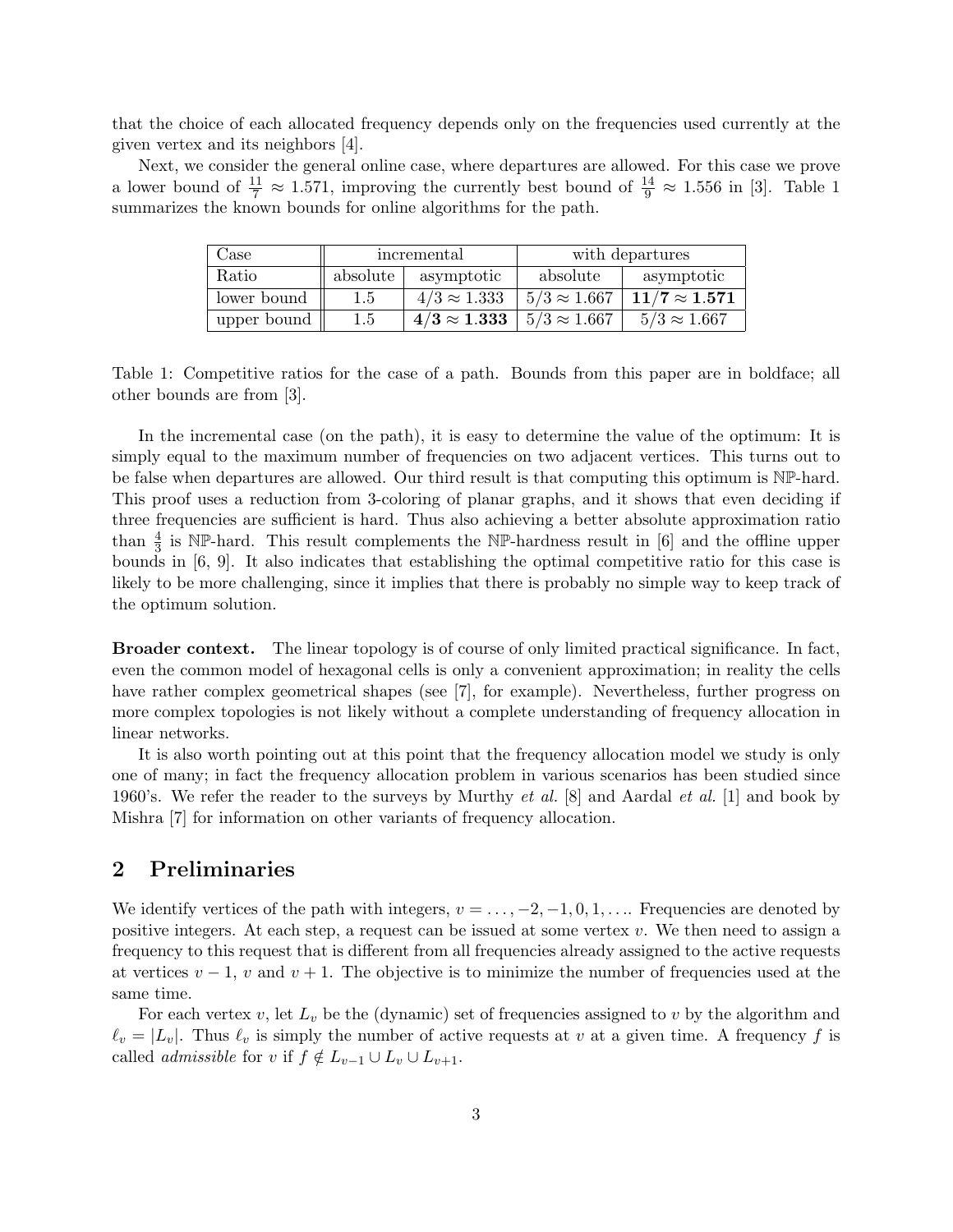To estimate the performance of an algorithm, we measure the number of frequencies used. This is equivalent to measuring the maximum used frequency, as is done in some literature [3, 4, 4]. Clearly, the number of frequencies cannot exceed the maximum frequency. On the other hand, any algorithm can be modified to use only consecutive integers. This is trivial in the incremental case, as we can simply renumber the frequencies in the order in which they appear. Similarly, in the general case, if the online algorithm is about to use a frequency  $f$  not used by any active request at this time, we change it to use the lowest unused frequency  $f'$ , and fix the mapping  $f \mapsto f'$  for as long as there are some active requests with frequency f.

The optimum. As observed in [3], in the static case the optimum number of frequencies is

$$
\omega = \max_{v} \{ \ell_v + \ell_{v+1} \}. \tag{1}
$$

Indeed, the " $\geq$ " bound is trivial. To see that the " $\leq$ " bound holds, we can assign frequencies to vertices as follows: If v is even, assign to it frequencies  $1, 2, \ldots, \ell_v$ , and if v is odd, assign to it frequencies  $\omega, \omega - 1, \ldots, \omega - \ell_v + 1$ . Then no two adjacent vertices will be assigned the same frequency.

Clearly, the optimum number of frequencies in the online incremental case is the same as the optimum for the static instance consisting of all requests from the online instance. Thus the formula (1) applies to the online incremental case as well, where  $\ell_v$  is understood to be the number of all requests to v.

#### 3 An Upper Bound for the Incremental Online Case

**Algorithm FourBuckets.** We partition all available frequencies  $1, 2, 3, \ldots$  into four disjoint infinite buckets denoted  $B_{\sigma}$ , for  $\sigma = 0, 1, 2, 3$ . The frequencies in bucket  $B_{\sigma}$  are denoted  $1^{\sigma}, 2^{\sigma}, \ldots$ , and are assumed to be ordered in this way, with  $1^{\sigma}$  being the lowest one. How the partition into buckets is defined is not important. For example, one such partition can be achieved by defining  $x^{\sigma} = \sigma + 4x - 3$ , for each integer  $x \ge 1$ . For any vertex v and  $\sigma \in \{0, 1, 2, 3\}$ , we say that  $\sigma$  is associated with v if  $\sigma \neq v \pmod{4}$ . Thus each vertex has three out of four buckets associated with it.

Suppose that a request is issued at a vertex v. Choose any  $\sigma \in \{0, 1, 2, 3\}$  associated with v that minimizes  $|L_v \cap B_{\sigma}|$ , and assign to this request the lowest frequency  $f^{\sigma}$  from  $B_{\sigma}$  admissible at v.

Analysis. The general idea is this: By the assignment of buckets to vertices, each bucket is associated with groups of exactly three consecutive vertices on the path. In each bucket, the algorithm is equivalent to the greedy algorithm, which is optimal for paths of three vertices. At each vertex, the algorithm spreads the requests evenly among the three buckets associated with this vertex, so each bucket gets about one third of all requests at each vertex. This implies that the number of frequencies used by the algorithm in each bucket is about  $\frac{1}{3}$  of the optimum. Multiplying by the number of buckets, we conclude that the competitive ratio is  $\frac{4}{3}$ .

Now we give a formal argument. Let  $L_{\sigma,v} = |L_v \cap B_{\sigma}|$  be the set of frequencies in  $B_{\sigma}$  assigned to requests at a vertex v, and  $\ell_{\sigma,v} = |L_{\sigma,v}|$  be the cardinality of  $L_{\sigma,v}$ . For any subset  $X \subseteq B_{\sigma}$ , we use notation  $\max^{\sigma}(X)$  for the maximum integer h such that  $h^{\sigma} \in X$ ; for the empty set we put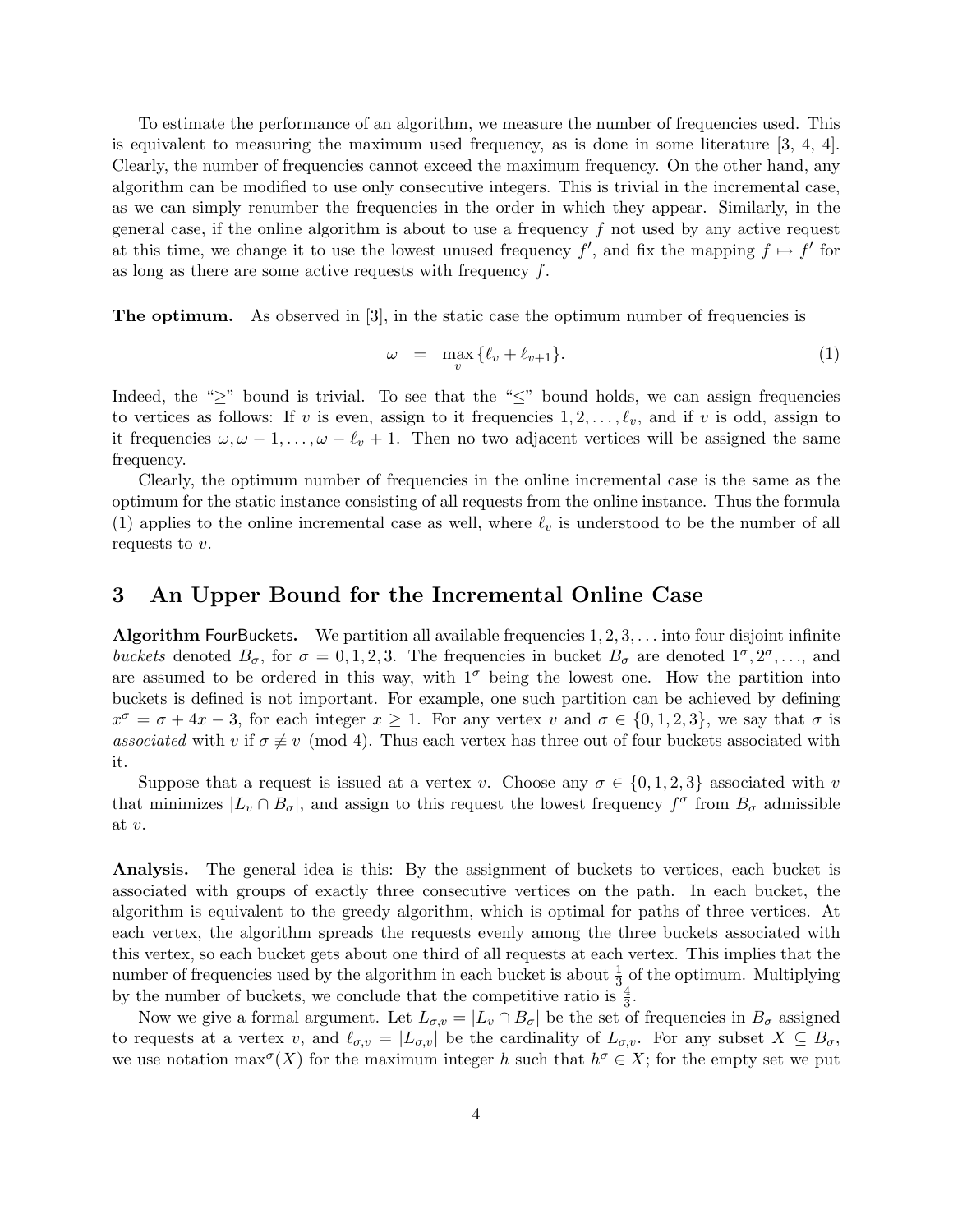$\max^{\sigma}(\emptyset) = 0$ . The following lemma subsumes the proof that the greedy algorithm is optimal for paths of three vertices.

**Lemma 1.** For each  $\sigma$  and  $v$ ,  $\max^{\sigma}(L_{\sigma,v}) \leq \ell_{\sigma,v} + \max{\ell_{\sigma,v-1}, \ell_{\sigma,v+1}}$ .

*Proof.* Without loss of generality, we can assume that  $\sigma = 0$  and  $v \in \{0, 1, 2, 3\}$ .

For  $v = 0$ , since  $\sigma$  is not associated with v, we have  $L_{0,0} = \emptyset$ , so  $\max^{0}(L_{0,0}) = 0$ , and the lemma holds trivially.

Suppose  $v = 1$ , and let  $h = \max^{0}(L_{0,1})$ . By the algorithm, each frequency  $1^{0}, \ldots, h^{0}$  is either in  $L_{0,1}$  or  $L_{0,2}$ , as otherwise the algorithm would not use  $h^0$ . Of course, no frequency is in both sets. So  $h \leq \ell_{0,1} + \ell_{0,2}$ .

The case  $v = 3$  is symmetric to the previous one.

Finally, consider the case  $v = 2$ , and let  $h = \max^{0}(L_{0,2})$ . Let  $g = \max^{0}(L_{0,1} \cup L_{0,3})$ ; by symmetry, we can assume  $g = \max^{0}(L_{0,1})$ . Like in the previous case, each frequency  $1^{0}, \ldots, g^{0}$  is in either  $L_{0,1}$  or  $L_{0,2}$ , but not in both. Thus, for  $h \leq g$ , this implies that  $h \leq \ell_{0,1} + \ell_{0,2}$ . So assume  $h > g$ . When  $h^0$  is assigned, each frequency  $g^0 + 1, \ldots, h^0$  is in  $L_{0,1} \cup L_{0,2} \cup L_{0,3}$ , as otherwise we would not use  $h^0$ . However, by the definition of g, none of these frequencies is in  $L_{0,1} \cup L_{0,3}$ , thus all of them are in  $L_{0,2}$ . Therefore  $h \leq \ell_{0,1} + \ell_{0,2}$  again.  $\Box$ 

**Theorem 2.** Algorithm FourBuckets is asymptotically  $\frac{4}{3}$ -competitive for the incremental frequency assignment on a path.

*Proof.* Consider any vertex v and any  $\sigma$ . By the algorithm, if  $\sigma$  is not associated with v then  $\ell_{\sigma,v} = 0$ . On the other hand, if  $\sigma$  and  $\sigma'$  are associated with v then  $\ell_{\sigma,v} \leq \ell_{\sigma',v} + 1$ . This implies that for each  $\sigma$  associated with v we have  $\ell_{\sigma,v} \leq \lceil \ell_v/3 \rceil \leq \frac{1}{3}(\ell_v + 2)$ . Therefore, using Lemma 1, we get

$$
\max^{\sigma}(L_{\sigma,v}) \leq \ell_{\sigma,v} + \max \{ \ell_{\sigma,v-1}, \ell_{\sigma,v+1} \}\leq \frac{1}{3}(\ell_v + 2) + \frac{1}{3} \max \{ \ell_{v-1} + 2, \ell_{v+1} + 2 \}\leq \frac{1}{3}[\ell_v + \max \{ \ell_{v-1}, \ell_{v+1} \} + 4]\leq \frac{1}{3}(\omega + 4).
$$

Thus  $|B_{\sigma}| = \max_v \max^{\sigma}(L_{\sigma,v}) \leq \frac{1}{3}$  $\frac{1}{3}(\omega+4)$  as well, and we can conclude that the total number of frequencies used in all four buckets is at most  $\frac{4}{3}(\omega + 4)$ .  $\Box$ 

The additive constant in the analysis above has not been optimized and it can be improved by considering cases depending on the residue of  $\ell_v$  modulo 4. We leave this as an exercise for the reader.

#### 4 A Lower Bound for the General Online Case

To obtain an improved lower bound, we modify the idea from [3, Section 4.2], which we first describe informally.

Suppose that we start with  $k$  requests on vertices 0 and 2 each. Next, if the total number of frequencies does not exceed  $\frac{3}{2}k$ , we can remove  $\frac{1}{2}k$  appropriate requests from each of these vertices so that the online algorithm uses  $k$  distinct frequencies in total for the remaining requests. Then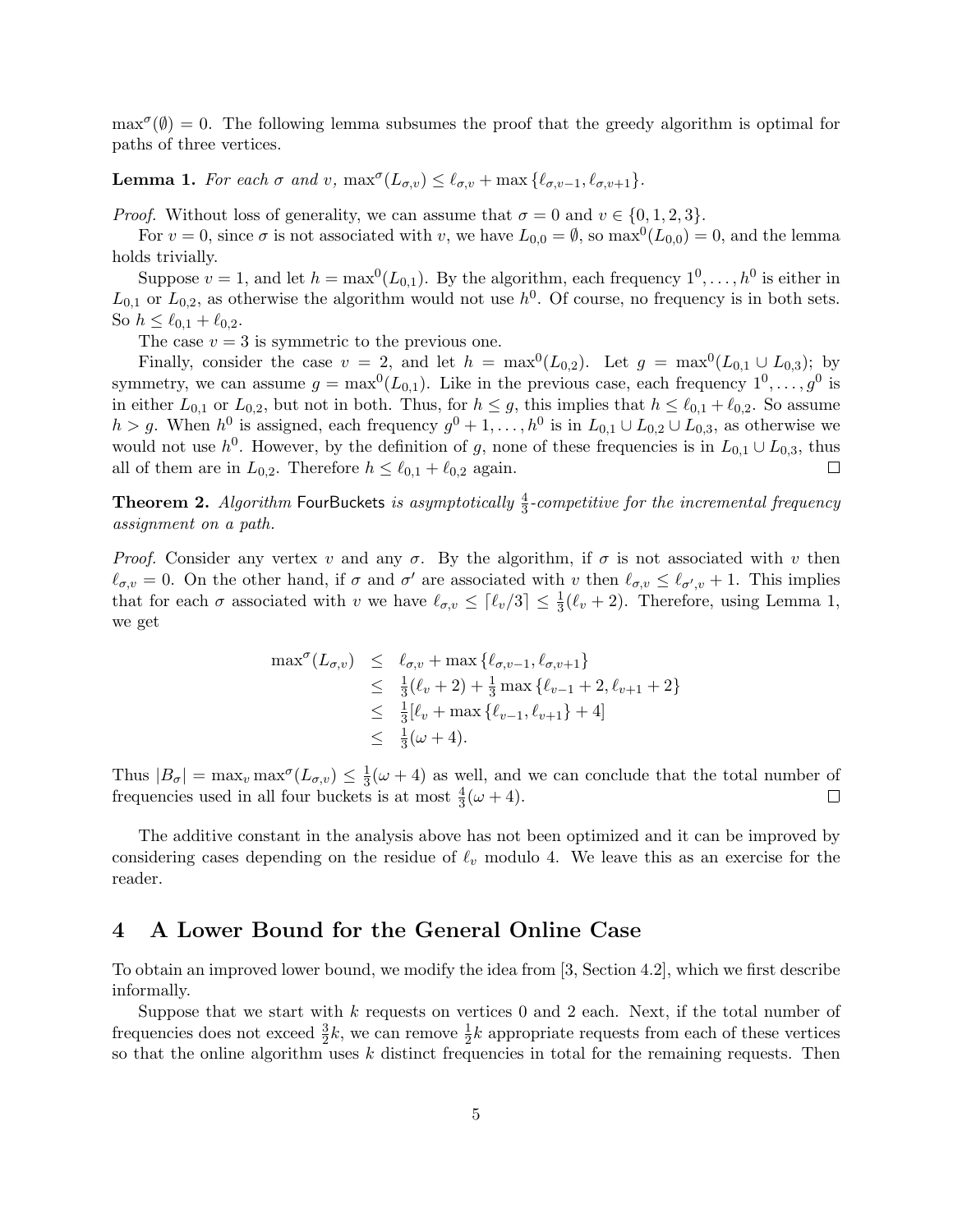we issue  $\frac{1}{2}k$  requests on vertex 1. The online algorithm will use  $\frac{3}{2}k$  frequencies, while the optimum is k. This gives us a lower bound of  $\frac{3}{2}$ .

The first observation, explored in  $[3]$ , is that if initially the two k-tuples of requests use slightly distinct sets of frequencies, then the idea above can be refined to give a better lower bound; this is described below in Procedure FinishOff.

Furthermore, if we start with two  $k$ -tuples of requests on vertices 0 and 2, we can use the key ingredient from  $\lbrack 3\rbrack$  (see Procedure EXPAND below) to create two k-tuples of requests at distance 2 apart that are served by two sets of frequencies that differ more than the initial two sets. To this end, issue  $k$  requests on vertex 5. If many new frequencies are used, we are done. Otherwise, we can remove some requests from 0 and 2 and then add  $k$  requests at 1 so that they use many frequencies distinct from these at 5. Now, remove all requests from 0 and 2. The last trick is to issue  $k$  requests at 3, and these must use at least half as many distinct frequencies either from the requests at 1 or from the requests at 5. Remove all requests either from 5 or 1, whichever vertex has more frequencies in common with vertex 3. As it turns out, we end up with two vertices, each having k active request, whose frequency sets differ by more than the two initial frequency sets on vertices 0 and 2.

In [3], the  $\frac{14}{9} \approx 1.556$  lower bound is obtained by running first Procedure EXPAND followed by Procedure FINISHOFF. We improve the bound by iterating Procedure FINISHOFF. A somewhat careful argument is needed to show that the overall optimum is still  $k$ . Optimizing the parameters, we get the lower bound of  $\frac{11}{7} \approx 1.571$ .

Theorem 3. No deterministic online algorithm for general online frequency assignment on a path with 8 vertices has competitive ratio smaller than  $\frac{11}{7} \approx 1.571$ .

*Proof.* Let  $R = \frac{11}{7}$  $\frac{11}{7}$  be our target competitive ratio. Let  $\rho > 0$  be small and k be a sufficiently large positive integer. We give an adversary strategy which, for a given online algorithm  $A$ , generates a sequence on which A uses at least  $(R - \rho)k$  frequencies while the optimum is k. By taking  $\rho$  small and k large, we obtain the desired lower bound.

We first describe the overall adversary strategy and the two procedures FINISHOFF and EXPAND. Then we verify that the optimum is k.

At the beginning, the adversary simply issues k requests at vertex 0 and k requests at vertex 2. The rest of the adversary strategy is divided into phases. The invariant at the beginning of each phase is that there are two vertices v and  $v + 2$  with  $|L_v| = |L_{v+2}| = k$ , and that there are no other active requests. In each phase, the adversary proceeds as follows. Let s and  $\delta$  be such that the online algorithm now uses  $|L_v \cup L_{v+2}| = s = (1 + \delta)k$  frequencies. If  $\delta \ge \frac{1}{7} - \rho$ , then the adversary completes the sequence by executing Procedure FINISHOFF. Otherwise, it uses Procedure EXPAND; this either completes a sequence or ends in a configuration with  $k$  requests on each of two vertices u and  $u + 2$ , for some u, in which case we continue with the next phase.

Procedure FINISHOFF: Let U be the  $\lceil k - \frac{1}{2} \rceil$  $\frac{1}{2}s$  lowest frequencies in  $L_v \cap L_{v+2}$  and let U' be the  $\lceil k - \frac{1}{2} \rceil$  $\frac{1}{2}s$  highest frequencies in  $L_v \cap L_{v+2}$ . The adversary removes the requests using frequencies U from v and the requests using frequencies U' from  $v + 2$ . Next, he makes  $\lceil k - \frac{1}{2} \rceil$  $\frac{1}{2}s$  requests on  $v+1$ . These requests will have to be assigned frequencies other than those left at v and  $v+2$ . The remaining frequencies at v and  $v + 2$  are distinct, with  $\frac{1}{2}$  $\frac{1}{2}s$  frequencies at each vertex. Thus the current total number of frequencies used is at least  $k + \frac{1}{2}$  $\frac{1}{2}\overline{s} \leq \frac{1}{2}(3+\delta)k-1$ . Note that if  $\delta \geq \frac{1}{7}-\rho$ then the number of frequencies is at least  $(\frac{11}{7} - \frac{1}{2})$  $(\frac{1}{2}\rho)k - 1 \geq (R - \rho)k$ , for a sufficiently large k.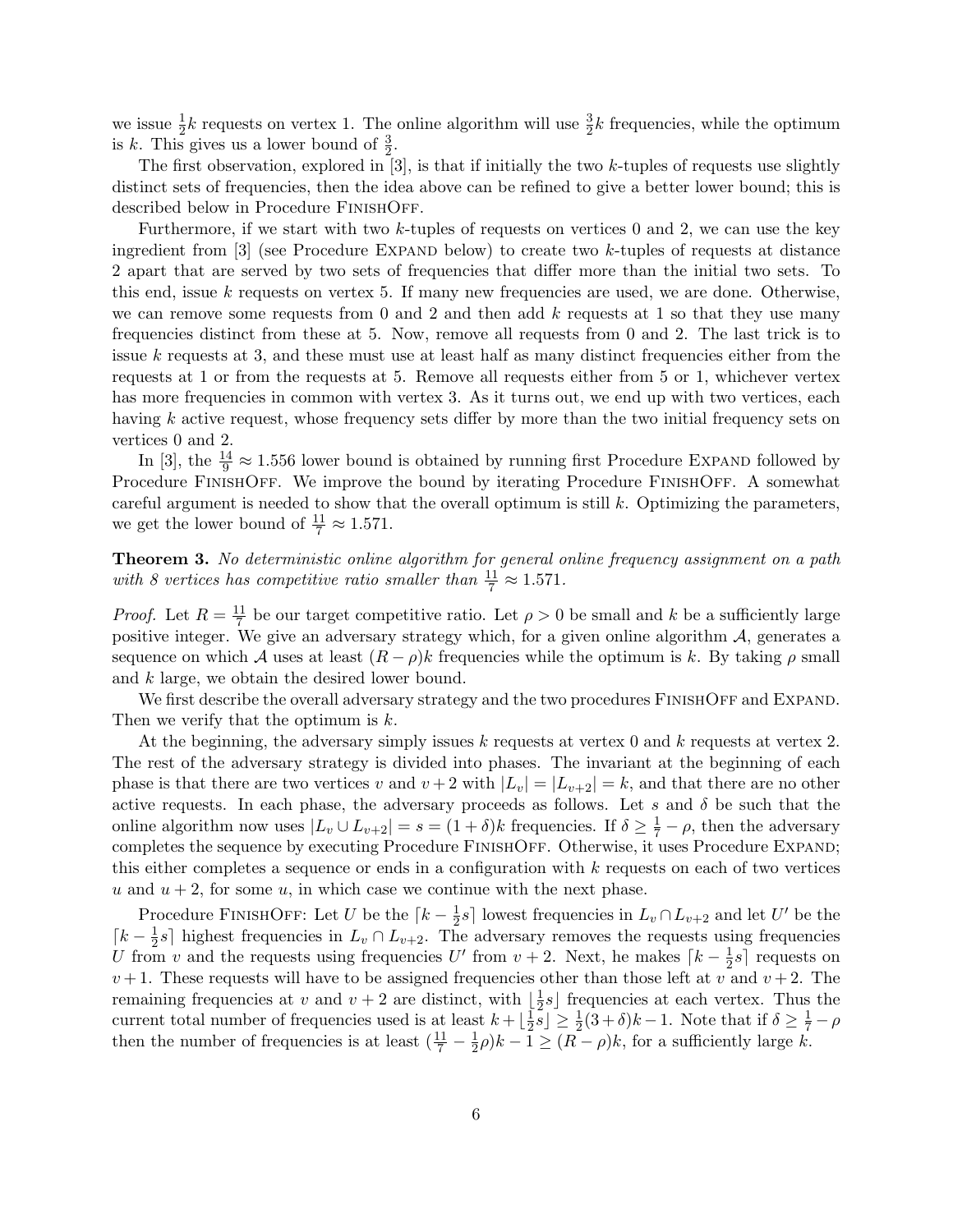Procedure EXPAND: Since the path has eight vertices, it must contain either vertex  $v + 5$  or  $v - 3$ . Without loss of generality we suppose that it contains  $v + 5$ ; the other case is symmetric.

Issue k requests on  $v+5$ . If  $|L_v \cup L_{v+2} \cup L_{v+5}| \geq Rk$ , we stop the input sequence. In the remaining case we have  $|L_v \cup L_{v+2} \cup L_{v+5}| \leq Rk$ . This implies two things. First, denoting  $r = (2 + \delta - R)k$ , we get

$$
\begin{array}{rcl}\n\left| (L_v \cup L_{v+2}) \cap L_{v+5} \right| & = & \left| (L_v \cup L_{v+2}) \right| + |L_{v+5}| - |L_v \cup L_{v+2} \cup L_{v+5}| \\
& \geq & (1+\delta)k + k - Rk = r.\n\end{array}
$$

Second, for each  $u \in \{v, v + 2\}$ , we obtain

$$
|L_u \cap L_{v+5}| = |L_u| + |L_{v+5}| - |L_u \cup L_{v+5}|
$$
  
\n
$$
\geq |L_u| + |L_{v+5}| - |L_v \cup L_{v+2} \cup L_{v+5}|
$$
  
\n
$$
\geq (2 - R)k \geq \frac{1}{2}r,
$$

where the last inequality uses the fact that  $\delta < \frac{1}{7}$  whenever we use EXPAND. Therefore there are sets  $U \subseteq L_v \cap L_{v+5}$  and  $U' \subseteq L_{v+2} \cap L_{v+5}$  such that  $U \cap U' = \emptyset$  and  $|U| = |U'| = \lfloor \frac{1}{2} \rfloor$  $\frac{1}{2}r$ . Remove from v all the requests that do not use frequencies in U and from  $v + 2$  all the requests that do not use frequencies in U'. Then issue  $k - \lfloor \frac{1}{2}r \rfloor$  requests on  $v + 1$ . These requests will have to be allocated frequencies that are not in  $U \cup U'$ , while those in  $U \cup U' \subseteq L_{v+5}$  are still used at  $v+5$ . Thus at this point we have  $|L_{v+1} - L_{v+5}| \geq \lfloor \frac{1}{2}r \rfloor$ . Then delete all the remaining requests from v and  $v + 2$  and issue  $\frac{1}{2}$  $\frac{1}{2}r$  more requests on  $v + 1$ . As a result, we have  $|L_{v+1}| = |L_{v+5}| = k$  and  $|L_{v+1} \cup L_{v+5}| = k + z$ , for  $z \ge \lfloor \frac{1}{2}r \rfloor$ .

Next, the adversary makes k requests on  $v+3$ . Then we have  $\max\{|L_{v+1}\cup L_{v+3}|, |L_{v+3}\cup L_{v+5}|\}\geq$  $k+\frac{1}{2}$  $\frac{1}{2}z$ , so, without loss of generality, we can assume that  $|L_{v+1} \cup L_{v+3}| \geq k + \frac{1}{2}$  $\frac{1}{2}z$ . Finally, the adversary removes all requests from  $L_{v+5}$ . Note that at this time we have  $|L_{v+1}| = |L_{v+3}| = k$ ,  $|L_{v+1} \cup L_{v+3}| \geq k + \frac{1}{2}$  $\frac{1}{2}z \geq (\frac{3}{2} + \frac{1}{4})$  $\frac{1}{4}\delta - \frac{1}{4}R$ ) $k - 1$ , and that no vertex other than  $v + 1$ ,  $v + 3$  has any active requests. This completes the description of Procedure Expand.

To finish the description of the adversary strategy, we need to show that it will terminate after finitely many phases. Suppose that we have a phase that is not a final one. Thus this phase starts with  $\delta = \frac{1}{7} - \rho - \epsilon$  for some  $\epsilon > 0$  and uses EXPAND. At the end, the number of used frequencies is at least

$$
\left(\frac{3}{2} + \frac{1}{4}(\frac{1}{7} - \rho - \epsilon) - \frac{1}{4}R\right)k - 1 = \left(1 + \frac{1}{7} - \frac{1}{4}(\rho + \epsilon)\right)k - 1
$$
  
\n
$$
\geq \left(1 + \delta'\right)k,
$$

for  $\delta' = \delta + \frac{1}{2}$  $\frac{1}{2}\rho$  and sufficiently large k (independent of  $\epsilon$ ). Thus, for any  $\rho > 0$  and a sufficiently large k, after a fixed number of phases,  $\delta$  increases above  $\frac{1}{7} - \rho$ , at which point the adversary uses FINISHOFF and completes the sequence.

The description of the strategy shows that at the end algorithm A uses at least  $(R - \rho)k$ frequencies.

To finish the proof, it remains to show that the optimum number of frequencies is k. Given the instance produced by the adversary strategy, we will maintain an offline solution (that is, a dynamic frequency assignment). In addition to using only given  $k$  frequencies, this offline frequency assignment will maintain the following invariant: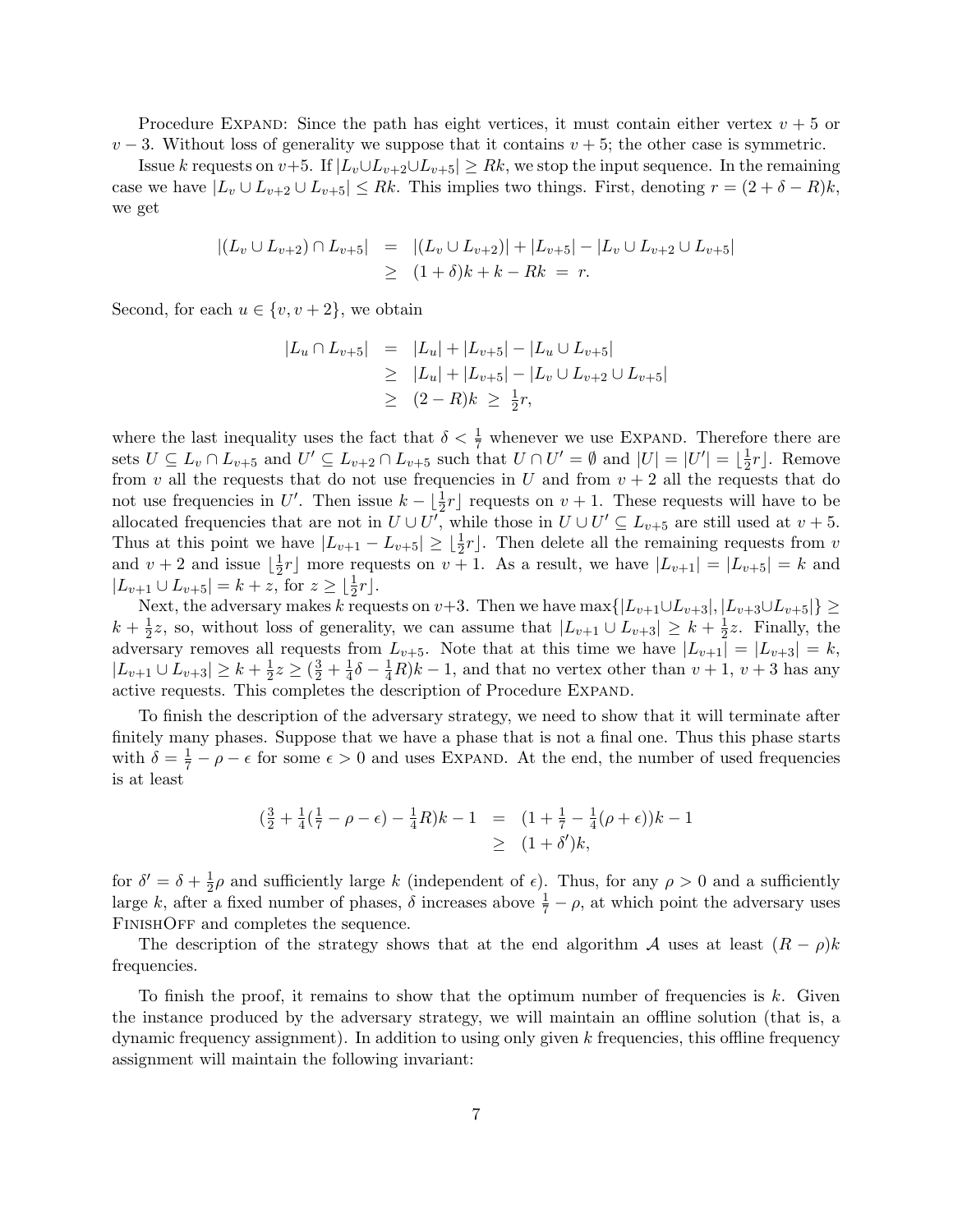(\*) Let U and U' be the sets of frequencies (used by  $A$ ) from the description of the procedure FINISHOFF or EXPAND in the current phase. Consider the corresponding sets of requests, i.e., the requests at v using frequencies U and the requests at  $v + 2$  using frequencies U'. Then these two sets of requests use the same set of frequencies.

At the beginning of the first phase, after the first  $2k$  requests, we can guarantee the invariant while using only k frequencies total, since we can assign the frequencies arbitrarily. Next, we check that for both FINISHOFF and EXPAND we can serve the sequence with  $k$  frequencies and maintain the invariant.

In FINISHOFF, after removing the requests corresponding to  $U$  and  $U'$ , the same frequencies are used at v and  $v + 2$ , by invariant (\*). So we have enough admissible frequencies for the new requests at  $v + 1$  (among the k original frequencies). This is the last phase, so there is no invariant to be maintained.

In EXPAND, first we assign the requests at  $v + 5$  the same k frequencies as at v and  $v + 2$ . If the sequence does not stop now, then, by invariant (\*), after removing the requests not corresponding to U and U', the same frequencies are used at v and  $v+2$ . So we have enough admissible frequencies for the first batch of requests at  $v + 1$ . Next we remove the remaining requests at v and  $v + 2$ , thus we have admissible frequencies for the remaining requests at  $v + 1$ . Finally, for the k requests at  $v + 3$ , we may assign the k frequencies arbitrarily. In particular, we can guarantee the invariant for the next phase.

Thus the optimum uses only k frequencies and the competitive ratio is at least  $R = \frac{11}{7}$  $\frac{11}{7}$ , completing the proof of the lower bound.  $\Box$ 

We remark that the value  $R = \frac{11}{7}$  $\frac{11}{7}$ , as well as the choice of the breakpoint  $\delta = \frac{1}{7}$  $\frac{1}{7}$ , is optimal for the strategy described in the proof.

#### 5 NP-Completeness

As we have seen, computing the optimum in the incremental version is easy. Now we show that this is not the case once we allow dynamic requests.

Let FAPP stand for the decision version of the frequency allocation problem for the path: "Given a sequence of requests and an integer  $k$ , determine whether these requests can be served with at most  $k$  frequencies".

**Theorem 4.** The problem FAPP is  $N\mathbb{P}$ -complete, even for any fixed  $k > 3$ .

*Proof.* We reduce the 3-coloring problem for planar graphs (3CPG) to FAPP. Suppose that  $G$  is a planar graph. We construct a sequence I of requests such that I can be served with 3 frequencies if and only if G has a 3-coloring.

Using the result of  $[5]$ , we can embed G in a plane so that (i) each vertex is represented by a vertical line segment, and (ii) each edge  $(u, v)$  is represented by a horizontal line segment whose endpoints connect the vertical segments representing  $u$  and  $v$ , without intersecting any other vertical segments. (See Figure 1.) This embedding can also be obtained from visibility representations of planar graphs (see, for example, [10, 11]). We align all segments so that coordinates of all their endpoints are integral and multiples of 6.

Now we construct an instance I of FAPP. The x-axis of the plane will correspond to the path and the y-axis will represent time. It is convenient to think of requests in  $I$  as vertical intervals in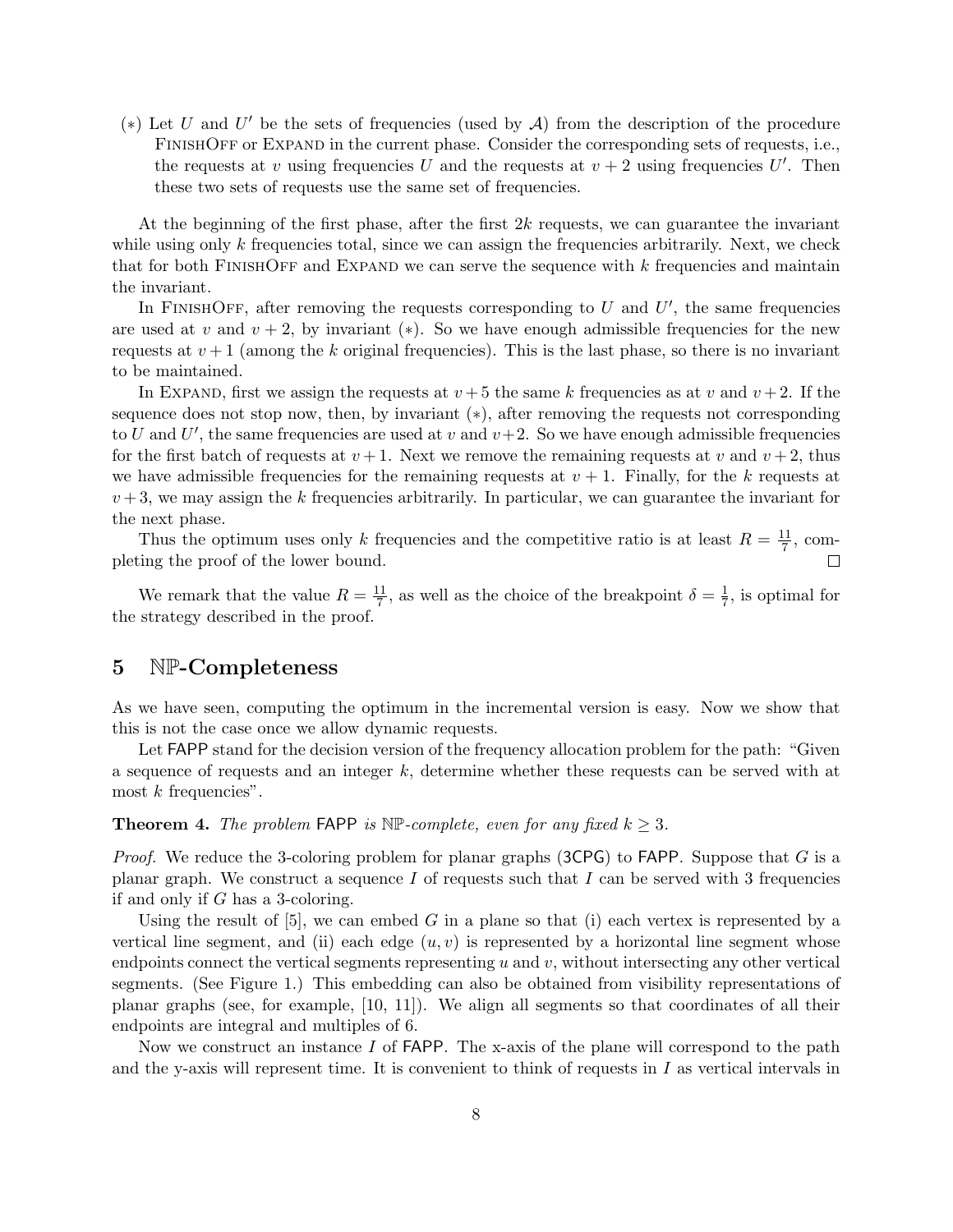

Figure 1: A graph and its embedding.

the plane. We will denote each such interval by  $(x, y', y'')$ , where x' is its x-coordinate and  $y', y''$ the bottom and top y-coordinates. As a request, it is a request at vertex  $x$  (of the path) arriving at time  $y'$  and departing at time  $y''$ .

For each vertex in G represented by a vertical segment  $(x, y', y'')$ , the instance contains the request  $(x, y', y'')$ . For each edge represented by a segment from  $(x', y)$  to  $(x'', y)$ , where  $x'' > x'$ , we build a gadget consisting of a number of requests. Note that  $x'' - x'$  is even and at least 6, by our assumptions. We add two requests  $(x'+1, y+4, y+5)$ , one request  $(x'+2, y+2, y+5)$ , and two requests  $(x'+2, y, y+3)$ . Furthermore we will add requests  $(x'+i, y, y+1)$  for any  $i, 2 < i < x''-x'$ ; we add one such request if  $i$  is odd and two such requests if  $i$  is even. By the construction and alignment of the segments, the requests from different edge gadgets do not interfere. (See Figure 2.)



Figure 2: An edge gadget.

The edge gadget guarantees that the assignment of frequencies to (the requests corresponding to) its endpoints can be extended to an assignment of frequencies to the request in the edge gadget using only three frequencies in total if and only if the two vertex colors are distinct. Consider again an edge represented by a segment from  $(x', y)$  to  $(x'', y)$ , for  $x'' > x'$ . Suppose that the request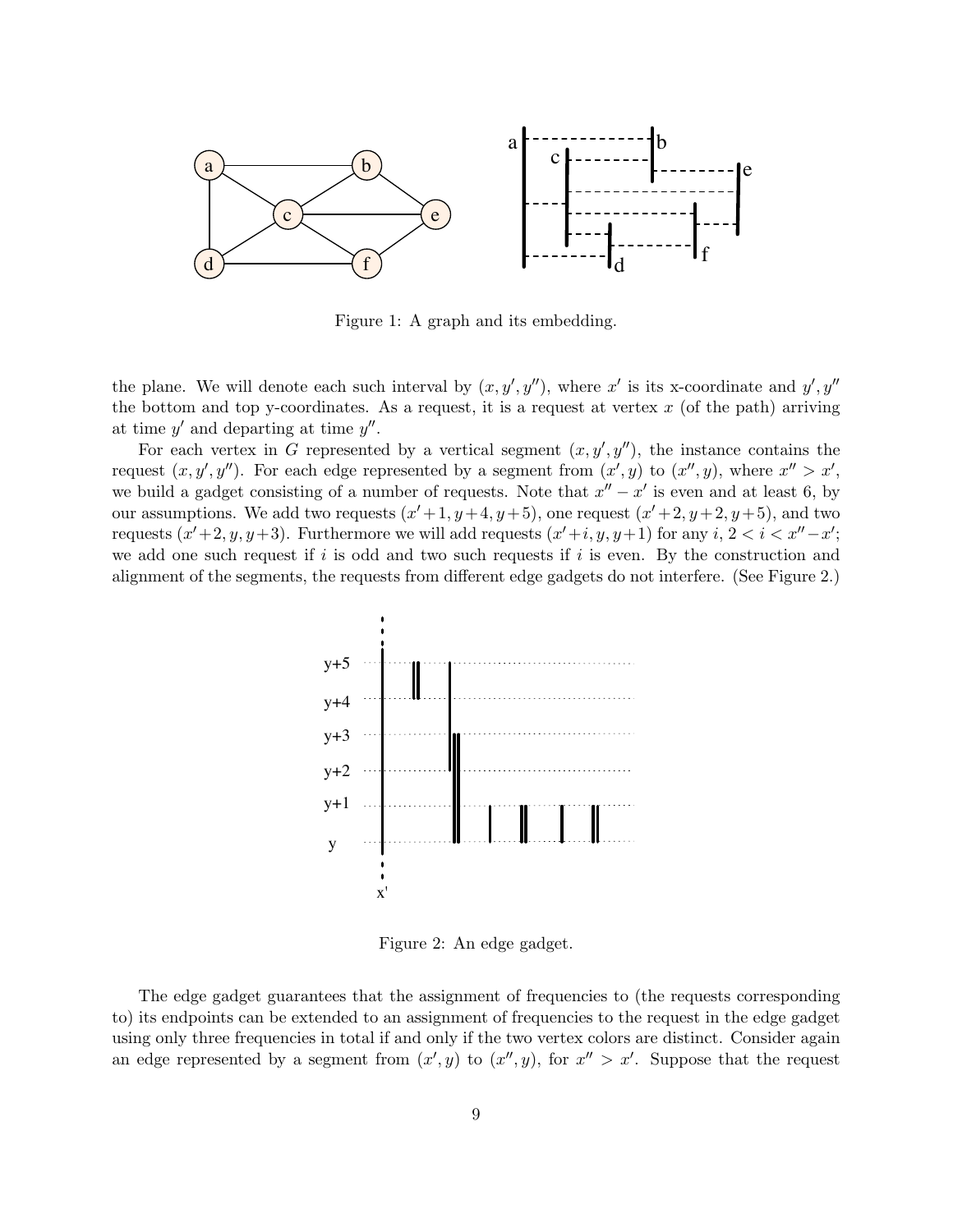containing point  $(x', y)$  (i.e., the first endpoint of an edge) is assigned frequency f. We show that if only three frequencies  $f, f', f''$  are used, the assignment is essentially unique. The two requests  $(x'+1, y+4, y+5)$  must use f' and f''. Now the request  $(x'+2, y+3, y+5)$  must use f, and the two requests  $(x'+2, y, y+3)$  must use f' and f''. We continue by induction to show that for i odd,  $(x'+i, y, y+1)$  uses f and, for i even, the two requests  $(x'+i, y, y+1)$  use f' and f''. This implies that  $(x'' - 1, y, y + 1)$  uses f. Overall, the assignment is valid if and only if the request containing  $(x'', y)$  is not colored by f.

This implies that G is 3-colorable if and only if the instance I of  $FAPP$  has a frequency allocation with only 3 frequencies.

The extension to  $k \geq 4$  is easy. We use the same construction as for  $k = 3$ , with some additional requests. We will produce an instance  $I'$  of  $FAPP$  that contains all requests from the previously described instance I. To describe the new requests, let  $\bar{x}$  and  $\bar{y}$  be, respectively, the largest x- and y-coordinate used in I (with the minimum coordinates assumed to be 0). For all  $x = 0, \ldots, \bar{x}$ , if x is even, we add three requests  $(x, \bar{y}+1, \bar{y}+2)$ , and if x is odd we add  $k-3$  requests  $(x, 0, \bar{y}+2)$ . As a result, in every allocation of k frequencies to I', all requests  $(x, 0, \bar{y} + 2)$  will use the same set of  $k-3$  frequencies, say  $4, 5, \ldots, k$ . Consequently, the requests in I will be assigned frequencies 1, 2, 3. By the same argument as before, we obtain that  $G$  is 3-colorable if and only if  $I'$  has a frequency allocation with only k frequencies.  $\Box$ 

We point out that Theorem 4 is not comparable to the NP-hardness result in [6], as our result applies to the dynamic case and linear networks, while the result in [6] applies to the static case for hexagonal cells. (The reductions are significantly different as well.)

## 6 Final Comments

The most outstanding open problem is to establish the optimal asymptotic competitive ratio for the dynamic case (with expirations) on the path. The current gap is between  $\frac{11}{7}$  and  $\frac{5}{3}$ .

We would like to point out that the idea of Algorithm FourBuckets can be generalized as follows. Suppose that G has p induced subgraphs  $G_1, \ldots, G_p$  with the following properties: (1) Each vertex of G belongs to exactly q subgraphs  $G_i$ , (2) Each subgraph  $G_i$  does not contain a 4-path (that is, each  $G_i$  is a collection of disjoint stars). Then G has a  $p/q$ -competitive algorithm. In fact, this can be generalized further: if, instead of  $(2)$ , we require that all  $G_i$  have an R-competitive algorithm, then G will have a  $pR/q$ -competitive algorithm. As of now, however, we have not been able to apply it to improve upper bounds for other types of graphs.

### Acknowledgments.

We would like to thank Deshi Ye and Guochuan Zhang for introducing us to the frequency allocation problem and stimulating discussions. We are also grateful to Dan Král and Jan Kratochvíl for discussions on graph drawing and to the anonymous referees for comments that helped us improve the presentation.